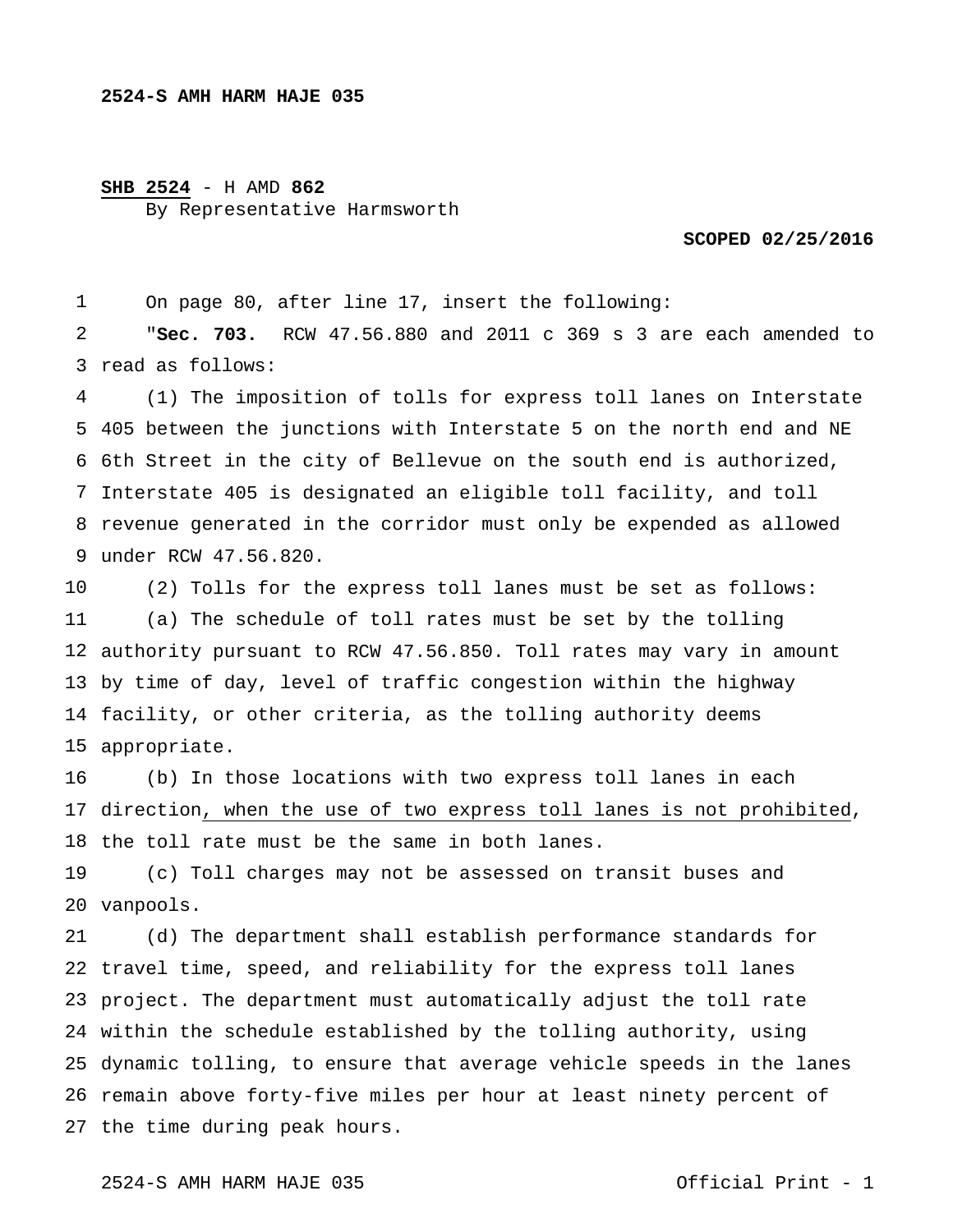rates against traffic performance of all lanes to determine if the toll rates are effectively maintaining travel time, speed, and reliability on the highway facilities. (e) The tolling authority shall periodically review the toll

 charges may not be assessed and minimum vehicle occupancy requirements are not permitted in the corridor identified in this section between the hours of 7:00 p.m. and 5:00 a.m. on weekdays or at any time on weekends or state holidays. (f) During the length of the 2015-17 fiscal biennium, toll

 available funds, ((T))the department may construct and operate 12 ((express toll lanes)) only a single express toll lane in each direction on Interstate 405 between the city of Bellevue on the south end and Interstate 5 on the north end. During the length of the 2015-17 fiscal biennium and within available funds, each express toll lane must use continuous access striping except at specific locations where safety concerns related to vehicle ingress and egress require the use of access restrictions; any other express toll lane or high occupancy vehicle lane may not be constructed or operated on Interstate 405 between the city of Bellevue on the south end and Interstate 5 on the north end. Operation of the express toll lanes may not commence until the department has completed capacity improvements necessary to provide a two-lane system from NE 6th Street in the city of Bellevue to state route number 522 and the conversion of the existing high occupancy vehicle lane to an express toll lane between state route number 522 and the city of Lynnwood. Construction of the capacity improvements described in this subsection, including items that enable implementation of express toll lanes such as conduit and other underground features, must begin as soon as practicable. However, any contract term regarding tolling equipment, such as gantries, barriers, or cameras, for Interstate 405 may not take effect unless specific appropriation authority is provided in 2012 stating that funding is provided solely for tolling equipment on Interstate 405. The department shall (3) During the length of the 2015-17 fiscal biennium and within

2524-S AMH HARM HAJE 035 Official Print - 2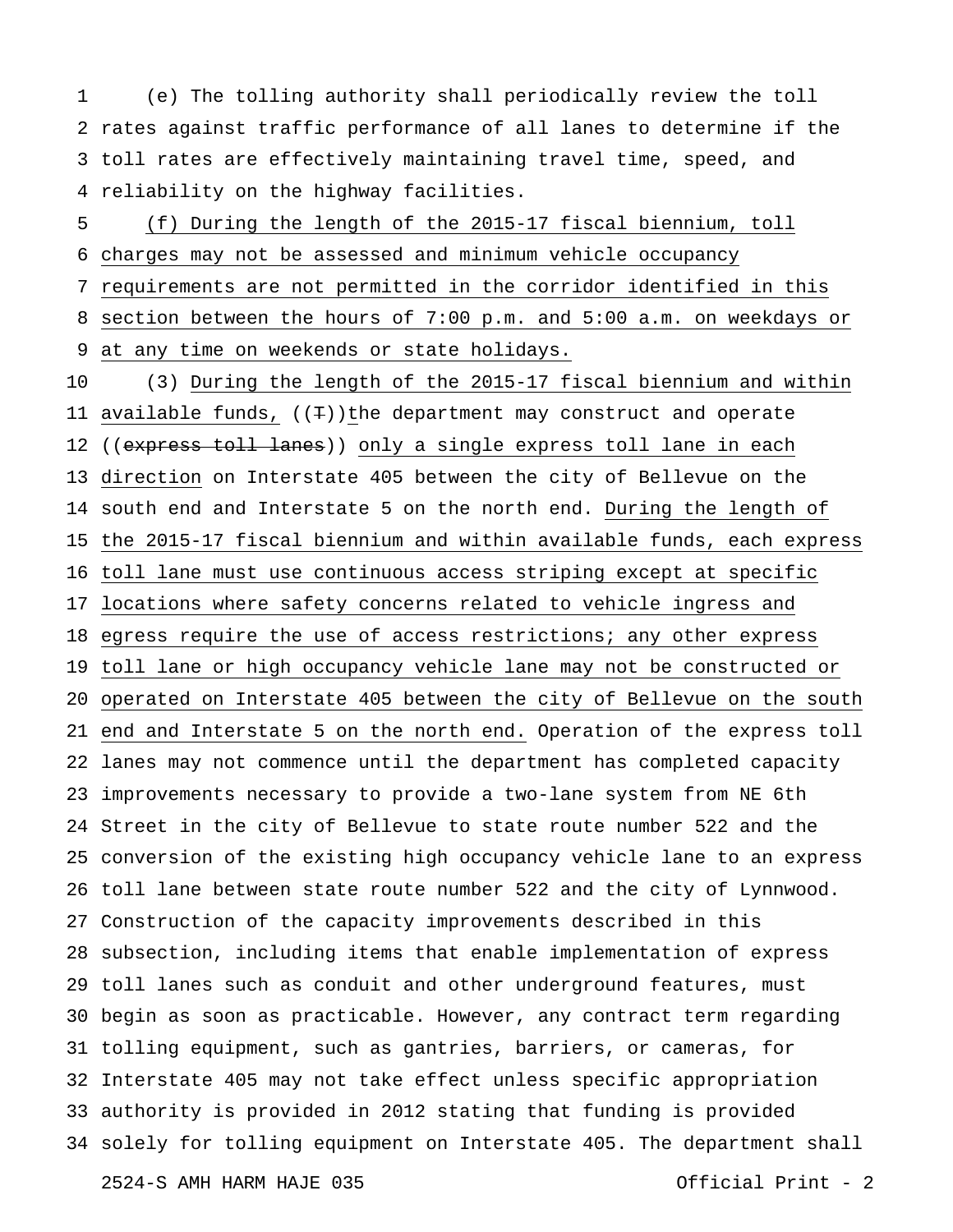work with local jurisdictions to minimize and monitor impacts to local streets and, after consultation with local jurisdictions, recommend mitigation measures to the legislature in those locations where it is appropriate.

 and shall annually report to the transportation commission and the legislature on the impacts from the project on the following performance measures: (4) The department shall monitor the express toll lanes project

 miles per hour at least ninety percent of the time during peak periods; (a) Whether the express toll lanes maintain speeds of forty-five

 purpose lanes; (b) Whether the average traffic speed changed in the general

 (c) Whether transit ridership changed;

 consistent with the projected use; (d) Whether the actual use of the express toll lanes is

 to pay for all Interstate 405 express toll lane-related operating costs; (e) Whether the express toll lanes generated sufficient revenue

 on adjacent local streets and state highways; and (f) Whether travel times and volumes have increased or decreased

 projected gross revenues as identified in the fiscal note for Engrossed House Bill No. 1382 distributed by the office of financial management on March 15, 2011. (g) Whether the actual gross revenues are consistent with

 Interstate 405 performance measures listed in subsection (4)(a) and (e) of this section are not being met, the express toll lanes project must be terminated as soon as practicable. (5) If after two years of operation of the express toll lanes on

 commission, shall consider making operational changes necessary to fix any unintended consequences of implementing the express toll lanes project. (6) The department, in consultation with the transportation